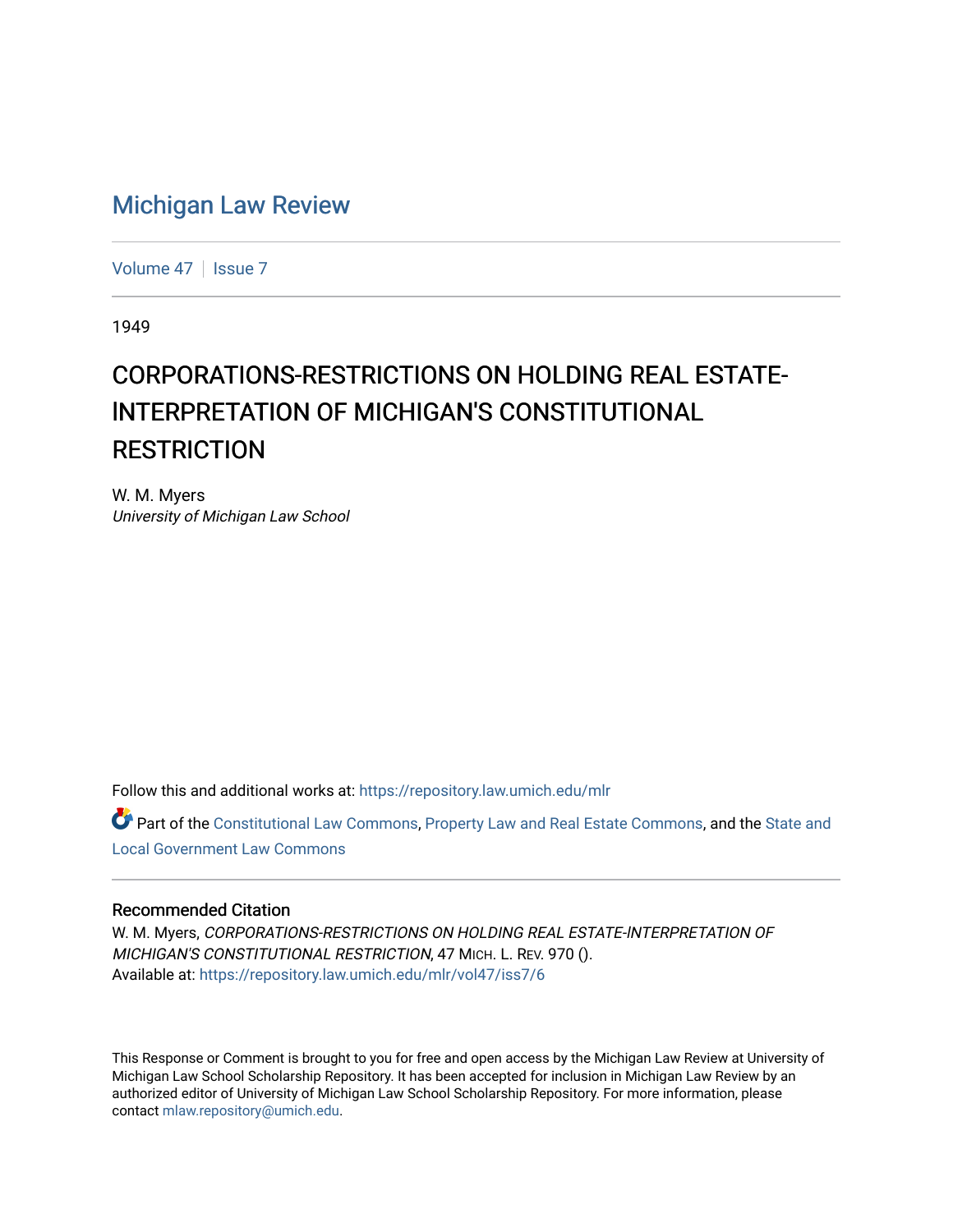CoRPORATIONs-REsTRICTIONS ON HoLDING REAL EsTATE-lNTER-PRETATION OF MrcHIGAN's CONSTITUTIONAL RESTRICTION-While it is now well settled that a corporation has the power to acquire and hold real estate, this power may be limited by the charter creating the corporation, by legislative enactments of a general nature,<sup>1</sup> or by specific constitutional provisions. When such a limitation is imposed by constitution, a problem of construction arises in interpreting it in a workable way after the social conditions motivating it have changed or disappeared.

Illustrative of one type of restriction on the right of corporations to hold land, Michigan's constitution provides:

"No corporation shall hold any real estate for a longer period than ten years, except such real estate as shall be actually occupied by such corporation in the exercise of its franchises."<sup>2</sup>

This provision was interpreted for the first time in the recent case of *John Hancock Mutual Life Insurance Co. v. Ford Motor* Co.3 Plaintiff insurance company entered into a contract with defendant to purchase land in Michigan on which to erect a housing project. Defendant's promise to convey was conditioned on the existence of plaintiff's right, *inter alia,* to own and operate the project for thirty years or more. Defendant refused to convey, stating that the quoted section of the constitution would not permit plaintiff to hold such real estate for more than ten years, since the lands were not to be "actually occupied" by plaintiff in the exercise of its franchises. In an action for specific performance of the contract, the Michigan Supreme Court ordered conveyance, saying: A corporation which uses land it has acquired for corporate purposes under its franchise, occupies such land within the meaning of the exception to the constitutional prohibition against corporate ownership of real estate for more than ten years.<sup>4</sup> The court took judicial notice of, and was clearly impressed by, the present housing shortage in Michigan, the large amounts of capital required to alleviate the condition, the fact that such large sums are usually obtainable only from corporations having capital to invest, and the probable hesitancy of corporations to invest in housing if their right to hold such property were limited to ten years.

a 322 Mich. 209, 33 N.W. (2d) 763 (1948).

<sup>1</sup>13 AM. Jun., Corps., §§775, 778 (1938).

<sup>2</sup> Michigan Constitution, art. 12, §5 (1908).

<sup>4</sup> Id. at 210.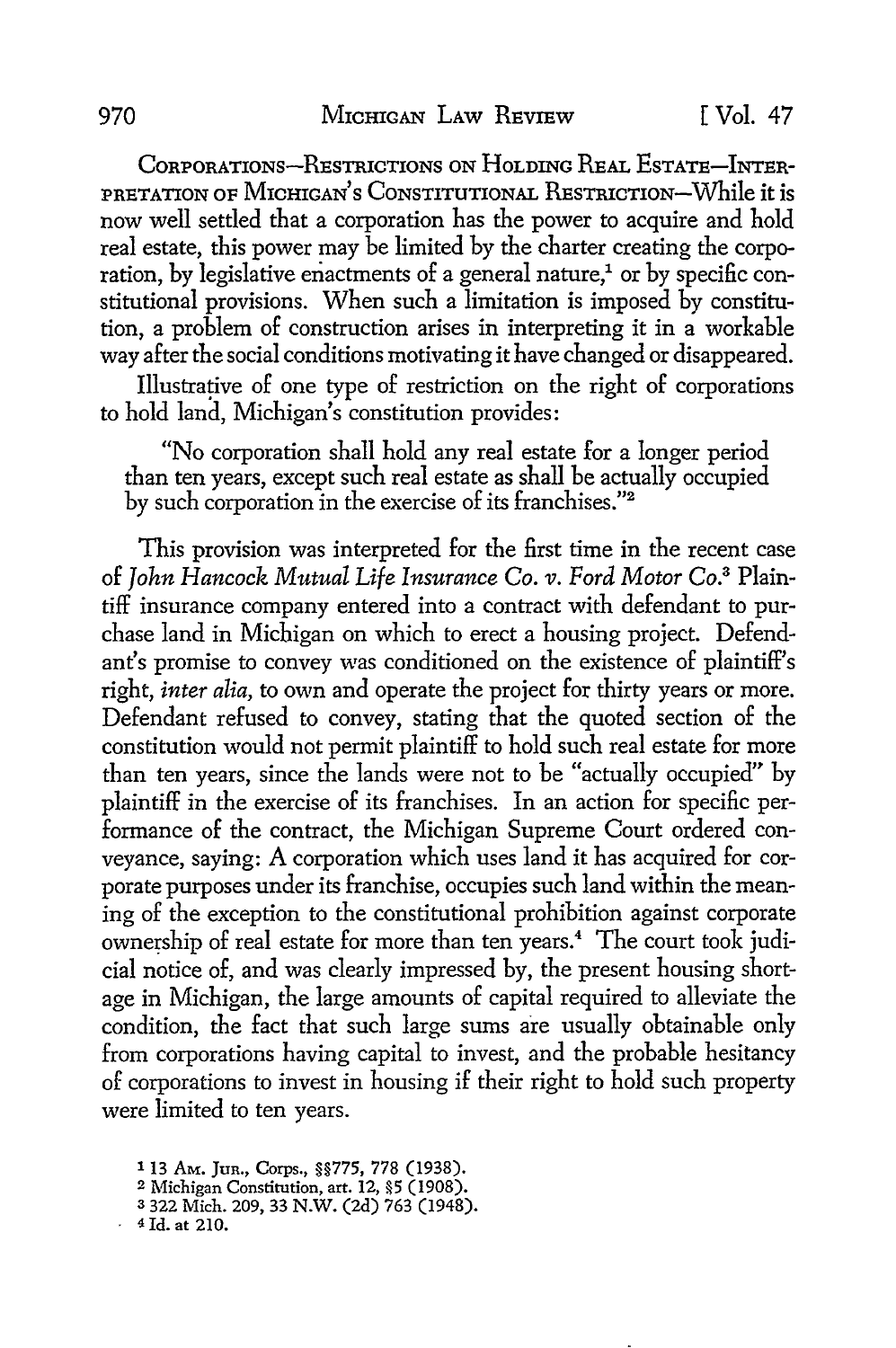#### 1949] COMMENTS 971

# *I. Interpretation of the Restriction*

*a. Historical aspects.* Constitutional and statutory restrictions on the power of corporations to hold real estate are lineal descendants of the old mortmain statutes of England.<sup>5</sup> That these statutes have never been considered part of the law of Michigan is indicated by the language of cases both before and after adoption of the constitutional provision now under consideration.<sup>6</sup> The survival of the restrictions has been attributed to a persistence, in this field at least, of an inherent distrust of corporations, originating in the days when society was primarily agrarian. This distrust was based principally upon the monopolistic tendencies of corporations, and entered into the political thinking of the drafters of both federal and state constitutions.<sup>7</sup> Although wide-spread adoption of the general corporation act, with its inhibiting effect upon monopoly, set many of these fears at rest,<sup>8</sup> the distrust of corporate power still existed during the middle of the nineteenth century when the Michigan constitutional limitation was first adopted.<sup>9</sup> Evidence of these early fears remains impressed upon Michigan statute books today.<sup>10</sup>

Nevertheless, a review of the later cases and statutes<sup>11</sup> clearly indicates a subsidence of early distrust and a change of legislative and judicial policy to acceptance of the corporation as a necessary and desirable

<sup>6</sup> Bank of Michigan v. Niles, 1 Doug (Mich.) 401, 407, 41 Am. Dec. 575 (1844) (decided before the constitutional provision). The rnortrnain statutes forbade a corporation to acquire or hold land other than under a license granted to it by the crown or parliament. McDonogh v. Murdock, 15 How. (15 U.S.) 367 at 405 (1853). In 1872, the Michigan Supreme Court held that where a corporation is created in one state with powers *to* take, hold and convey lands in another state where the legislature had not expressly or by implication forbidden it, an affirmative enabling act by the latter state was not necessary. Thompson v. Waters, 25 Mich. 214 at 215, 12 Am. Rep. 243 (1872). Had the mortmain statutes been in effect in Michigan, such a ruling could not have been made.

7 1 FLETCHER, CYc. CoRP., perm. ed., pp. 7 et seq. (1931).

<sup>8</sup> Ibid.

<sup>9</sup> The provision first appeared in the Constitution of 1850. It was subsequently re-adopted without change in 1867, and again with a slight modification in 1908. See principal case at 223 et seq. See also the language in Thompson v. Waters, 25 Mich. 214 at 228, 12 Am. Rep. 243 (1872); cited by dissent in principal case at 214.

JO Cf. the rigid restrictions on rights of banks and insurance companies to hold real estate; 17 Mich. Comp. Laws (1948) § \$487.37, 511.10.

<sup>11</sup>E.g., Stott v. Stott Realty Co., 246 Mich. 261, 224 N.W. 621 (1924); Mich. Gen. Corp. Act, Mich Comp. Laws (1948) §450.1.

<sup>&</sup>lt;sup>5</sup> "The prime object of the mortmain acts was to repress the alarming influence of ecclesiastical corporations which had, even as early as the Norman conquest, monopolized so much of the land in England." Two objects only were contemplated by the acts: first, to prevent withdrawal of feudal services in defense of the realm, and second, to secure to the lords and crown their escheats and other privileges and profits. Lathrop v. Commercial Bank, 8 Dana (38 Ky.) 114 at 122, 124, 33 Arn. Dec. 481 (1839); quoted in 19 C.J.S., Corps., §1089, n. 75 (1947).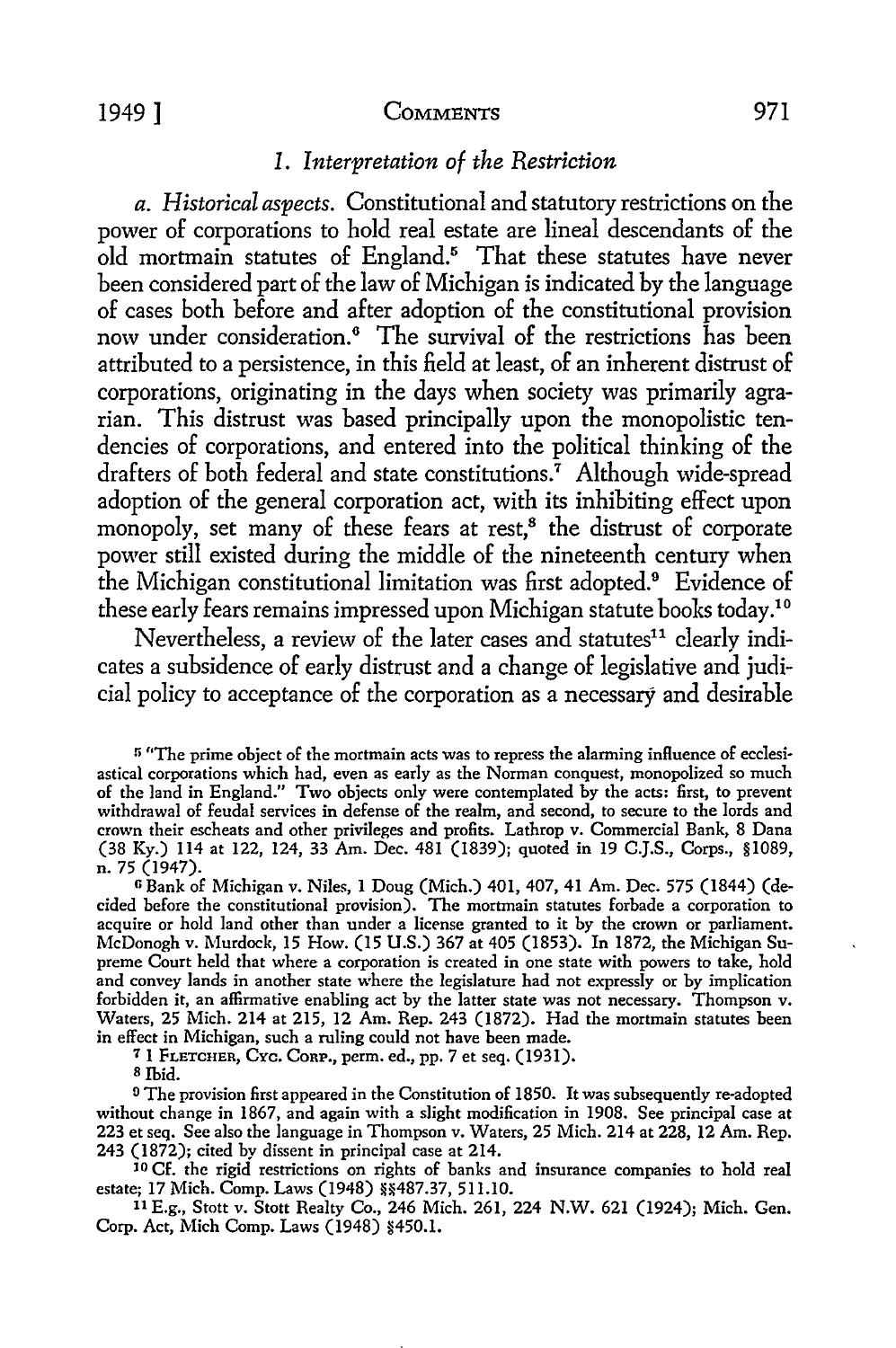element of society. This change of attitude opened the way for a narrow construction of the constitutional limitation.

*b. Canons of construction.* It is a general rule that the language of a constitutional provision should be given its natural significance, unless to do so would contravene the manifest intention of the framers.12 It is only when a constitutional provision is ambiguous that extrinsic matters will be considered in construing it;<sup>13</sup> when this is the case, an interpretation should be adopted which carries out the broad general principles of government stated in the document and gives effect to the intent and purpose of the framers and those who adopted it.<sup>14</sup>

A minority of the court in the *Hancock* case, evidently feeling that there was no ambiguity in the restrictive clause, looked to the instrument alone for the intent and purpose of the framers. They felt that the intent of the framers had been expressed by previously enunciated interpretations of the words "actually occupied," to the effect that a corporation could not "actually occupy" portions of buildings or parts of real estate rented to third parties. Therefore, the minority concluded that an insurance company could not own and operate a housing project for more than ten years under the restrictions imposed by the constitution.

The majority, however, without mentioning ambiguity, looked beyond the instrument to the proceedings of the constitutional conventions for the intent of the framers. Interpreting the constitutional restriction in the light of that intent, they decided an insurance company could hold a housing project for more than ten years. Since no mention is made of ambiguity, the majority must have found that to give the words their natural meanings would contravene the intention of the framers.

The word "occupy," in its legal application, is ordinarily thought of as synonymous with "possession," though the cases indicate that no universal legal definition may be successfully attached to it.<sup>15</sup> The word "actually" is commonly understood to mean, "as an actual or existing fact, not 'constructively.' "<sup>16</sup> The use of the word in conjunction with "occupied" literally precludes a "constructive" occupancy. Adopting the Michigan concept of the nature of a corporation as a being artificial but nonetheless real,<sup>17</sup> and the necessary consequence that its "realness" must be found in the natural persons and tangible property associated

12 16 C.J.S., Con. Law, § 19 (1947).

1s Id., §29.

14 Id., §16.

15 See 29 WoRDs & PHRASES, perm. ed., pp. 125 et seq. (1946); principal case at 216 et seq.; Eads v. Brazelton, 22 Ark. 499, 79 Am. Dec. 88 (1861); 51 C.J.S., Landlord and Tenant, §2, n. 32 (1947), citing Morrill v. Machman, 24 Mich. 279, 9 Am. Rep. 124 (1872). 10 2 WoRDS & PHRASES, perm ed., pp. 205-208 (1946).

*11* W1tcus & HAMILTON, l\.1IcmcAN GENERAL CORPORATION *Acn:* 4 (1932).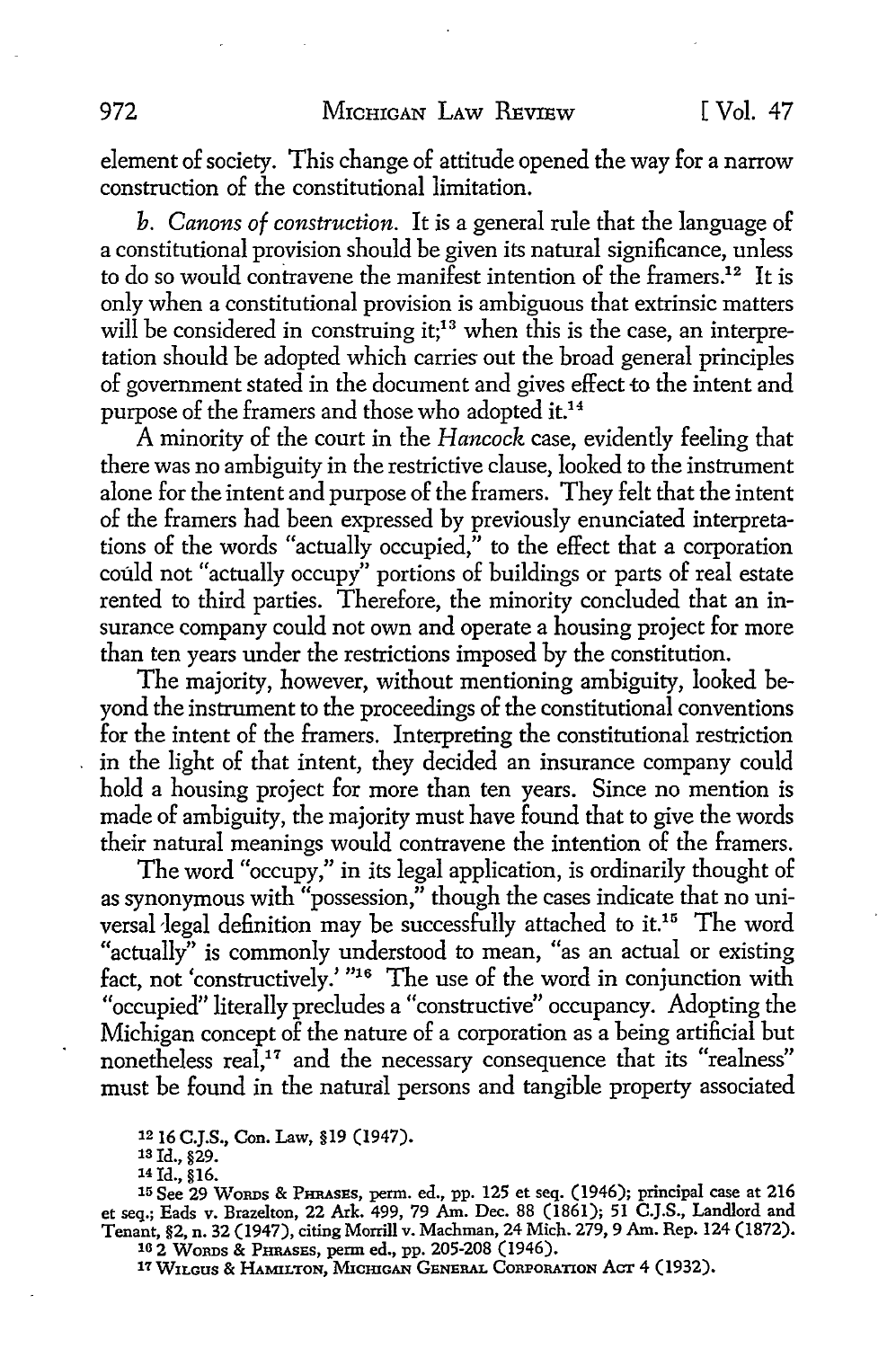with it, the "actuality" of occupation by the corporation must rest on some degree of occupancy by its officers, agents or employees.

In seeking the degree of "occupancy" intended by the framers of the Michigan constitution, two alternatives are immediately apparent. It might be held that they contemplated the imposition of a restriction which would prevent a corporation from holding land for more than ten years except that which was under the exclusive control of the officers, agents and employees of the corporation. This was evidently the opinion of the minority of the Michigan court. The consequences of such an interpretation, however, would be far-reaching. Under Michigan law a corporation may be properly organized to purchase, hold, sell and deal in real estate.18 The Michigan Supreme Court has held, in interpreting the powers of such corporations, that the erection of buildings for income purposes was fairly included within their franchises.19 Many corporation-owned buildings, constructed primarily to house corporate administrative units, either in anticipation of future expansion<sup>20</sup> or as an out-and-out investment,<sup>21</sup> today contain office and service space occupied by lessees. Had the court adopted this construction of the restriction, such holdings would have had to be disposed of.

On the other hand, it might be found that the framers meant something less than "exclusive" occupancy or possession when they used the words "actually occupied." They could not have intended, for example, to virtually prohibit profitable utilization of surplus space provided in anticipation of future expansion, by requiring a corporation unable to forecast accurately future business trends to forfeit its entire holding at the end of ten years. Necessarily, some lesser degree of occupancy must have been intended; therefore a latent ambiguity existed which permitted the court to look to extrinsic matters in its determination. This, it is suggested, is the process followed by the majority of the Michigan court in the principal case. Looking to the debates of the constitutional conventions, the court found that the framers intended "actually occupied" to be the equivalent of "used or needed."22 While the debates may bear out the finding of the court, it must be remarked that such an interpretation convicts the framers of a less than careful choice of language, the usual presumption of constitutional construction to the contrary notwithstanding.<sup>23</sup>

<sup>18</sup> Stott v. Stott Realty Co., 246 Mich. 261, 224 N.W. 621 (1929).<br><sup>19</sup> Ibid.

23 16 C.J.S., Con. Law, §14, n. 27 (1947).

<sup>&</sup>lt;sup>20</sup> People ex rel. Moloney v. Pullman's Palace Car Co., 175 Ill. 125, 51 N.E. 664 (1898).<br><sup>21</sup> Note 18, supra.

<sup>22</sup> Principal case at 228.